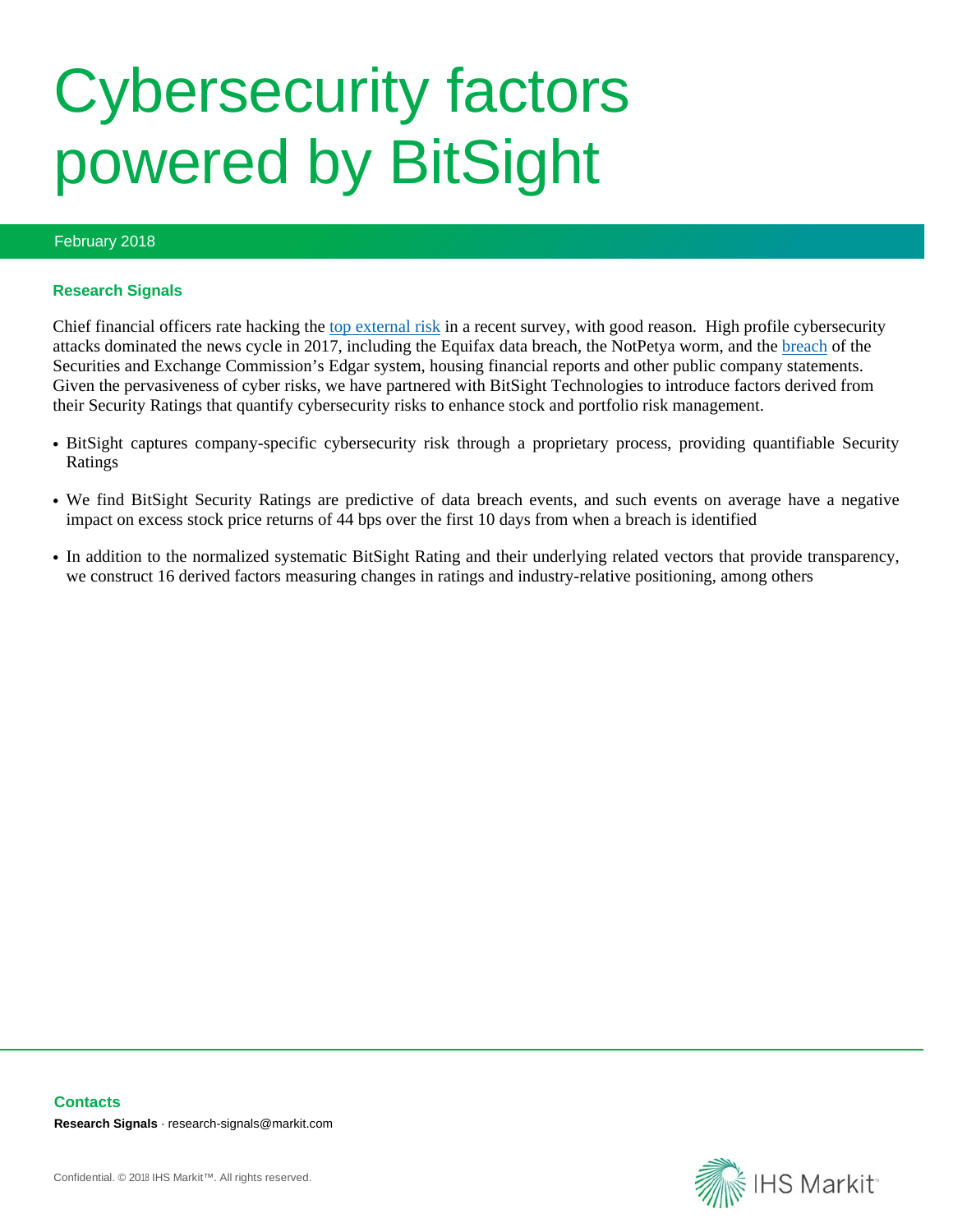# Introduction

Data breaches can cause significant damage to companies' finances and brand reputation resulting in revenue loss and customer churn, according to a recent [study](https://www.helpnetsecurity.com/2017/05/16/data-breach-stock-price/?_sm_au_=iRV00CJJ7sWDTLk8) of 113 afflicted companies, ultimately impacting the stock price with an average decline of 5% the day a breach was disclosed. Corbet and Gurdgiev's (2017) investigation of 819 observed incidents of cybercrime further confirms increased stock price volatility particularly for cyber events in the form of hacking, larger data breaches and smaller market capitalizatoin firms, while Rosati et al. (2017) found increased bid-ask spreads and trading volume the day of 74 sampled data breach announcements.

The US Treasury's Office of Financial Research, in their [2016](https://www.financialresearch.gov/financial-stability-reports/files/OFR_2016_Financial-Stability-Report.pdf) Financial Stability Report, "ranked vulnerability to malicious cyber activity as a top threat with substantial potential impact" for financial institutions. However, according to the SEC [rule](https://www.sec.gov/divisions/corpfin/guidance/cfguidance-topic2.htm) regarding disclosure obligations relating to cybersecurity risks and cyber incidents, "To the extent a cyber incident is discovered after the balance sheet date but before the issuance of financial statements, registrants should consider whether disclosure of a recognized or nonrecognized subsequent event is necessary."

Outside of the US, regulators are taking aim at how companies protect personal information and disclose breaches, and are penalized for breaches with the EU's General Data Protection Regulation [\(GDPR\) regulation,](https://www.eugdpr.org/) effective May 25, 2018. The aim of the GDPR is to protect citizens from privacy and data breaches by harmonizing data privacy laws across Europe and reshaping the way companies approach data privacy. The regulation's broad territorial scope means the regulation is applicable in any case where data on EU citizens is collected, whether or not the company is based in the EU.

The ubiquitousness of cyber risks and the current regulatory environment expose the need for a sophisticated measurement of cyber risk. In 2011 BitSight Technologies pioneered the security ratings market, providing Security Ratings that are objective, verifiable and actionable on tens of thousands of companies worldwide. The normalized systematic measurements quantify a company's security performance to produce daily security ratings ranging from 250 to 900, with a higher rating indicating better security performance.

The remainder of this report describes our research of the BitSight security ratings and our cybersecurity factor suite. We begin by defining the dataset used in the study and our proprietary factors derived from the data. Next, we demonstrate the ability of BitSight Ratings to predict data breach events and the impact of such events on stock returns. We then turn to the performance characteristics and correlation of BitSight Ratings to traditional factors. We also walk through case studies where BitSight data identified cybersecurity risk prior to breach events. Finally, we introduce two applications for cybersecurity factors: assessing the cybersecurity risk of a portfolio and the use of a cybersecurity factor within a stock selection model.

# BitSight data

BitSight analyzes existing security incidents and practices and applies sophisticated algorithms to produce these cybersecurity risk ratings (Figure 1).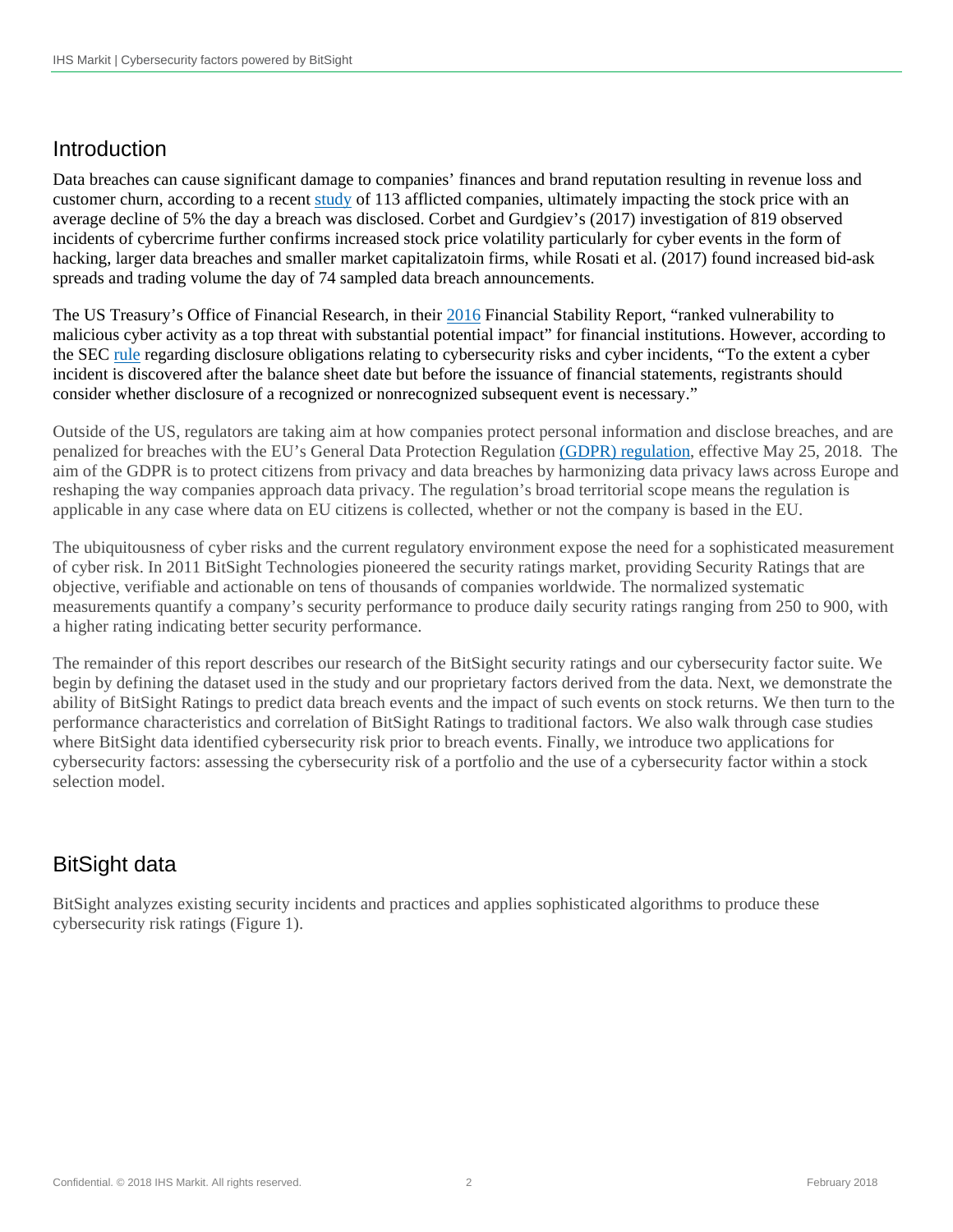Figure 1



Source: BitSight Technologies

More specifically, BitSight collects externally available internet data on security performance gathered from over 100 sources looking for malicious activity, social chatter, vulnerabilities and configuration diligence across the globe. With this data, BitSight produces daily Security Ratings by using a proprietary algorithm based on the following four dimensions:

- Compromised systems captures risk from devices that are infected with malware and includes botnet, spam, malware server, potentially exploited applications and unsolicited communications
- Diligence gauges efforts to reduce risk, including patching cadence, open ports and application security
- User behavior assesses the behavior of users at the company, specifically file sharing
- Data breaches measures actual data breach occurrences and is included when applicable

The final rating is a weighted average of these four main classes of data, with compromised systems representing the greatest weight. (See BitSight [white paper](https://info.bitsighttech.com/risky-business-assessing-security-with-external-measurements) for detailed analysis of security risk assessment.) BitSight suggests Ratings from 250-639 indicate basic cybersecurity risk mitigation, Ratings 640-739 indicate Intermediate mitigation, and 740-900 shows Advanced mitigation. BitSight Ratings are typically used to assess the cybersecurity risk of vendors, pricing cybersecurity insurance and internal monitoring. The use of the BitSight Ratings for stock selection and portfolio management is a novel application.

# Factor introduction and descriptive statistics

Research Signals introduces a total of 35 factors in our Cybersecurity suite including the key BitSight Rating, 18 scores from the BitSight risk vectors, and 16 derived factors measuring changes and volatility in ratings, z-scores, industry and sector positioning and impact of data breaches (see the Appendix for the full list of factors and their definitions). We have mapped the data from BitSight to stock identifiers of our US Total Cap universe (98% of cumulative market cap, or approximately 3,000 names), while other regions will be covered at a later date. Thus, the data can be easily plugged into existing processes allowing for individual stock and portfolio assessment of cybersecurity risk based on a normalized systematic measure.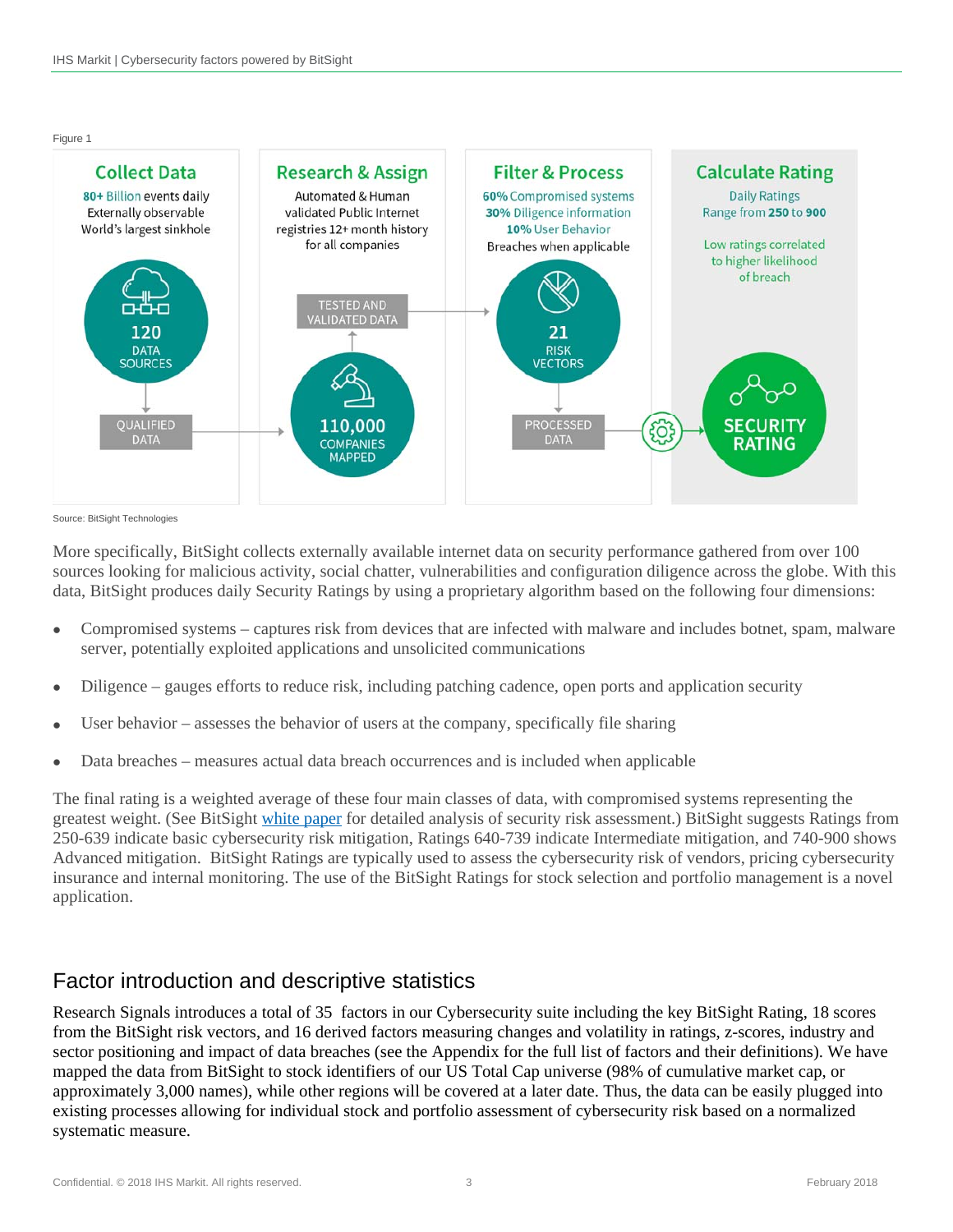Coverage of the BitSight Rating factor begins in January 2014 and has averaged over 3,200 names (Figure 2). As of January 2018, coverage stands at 3,044 names. The average Rating has ranged between 645 and 688 over this period and now resides at 687.



Taking a closer look at the distribution of BitSight Ratings, we find interesting variations between sector and industry groups (see Tables A1 and A2, respectively, in the Appendix for a complete list of average Ratings). Highlighting a few sectors of interest (Figure 3), we see that Financials have consistently scored the highest, with Banks the strongest industry subgroup, indicative of the constituents' position as having the most to lose. On the other hand, Technology and Telecommunication Services have been the weakest sectors over time, an interesting fact given that they are on the cutting edge of technology, but perhaps suggesting that their lines of business provide more opportunities to be hacked and are the hardest to protect against cyber risks. These observations indicate an industry adjustment may be warranted, which we address in our factor calculations.

The sectors which have seen the most improvement over the past year include Utilities, Healthcare and, to a certain extent, Energy. The top scoring industries include Industrials transportation subgroups, followed by Banks, Homebuilding & Construction Supplies and Renewable Energy. In addition to Technology and Telecommunication Services subgroups, other poorly scoring industries include Media & Publishing, Industrial Conglomerates, Hotels & Entertainment Services, Aeropspace & Defense and Automobiles & Auto Parts.

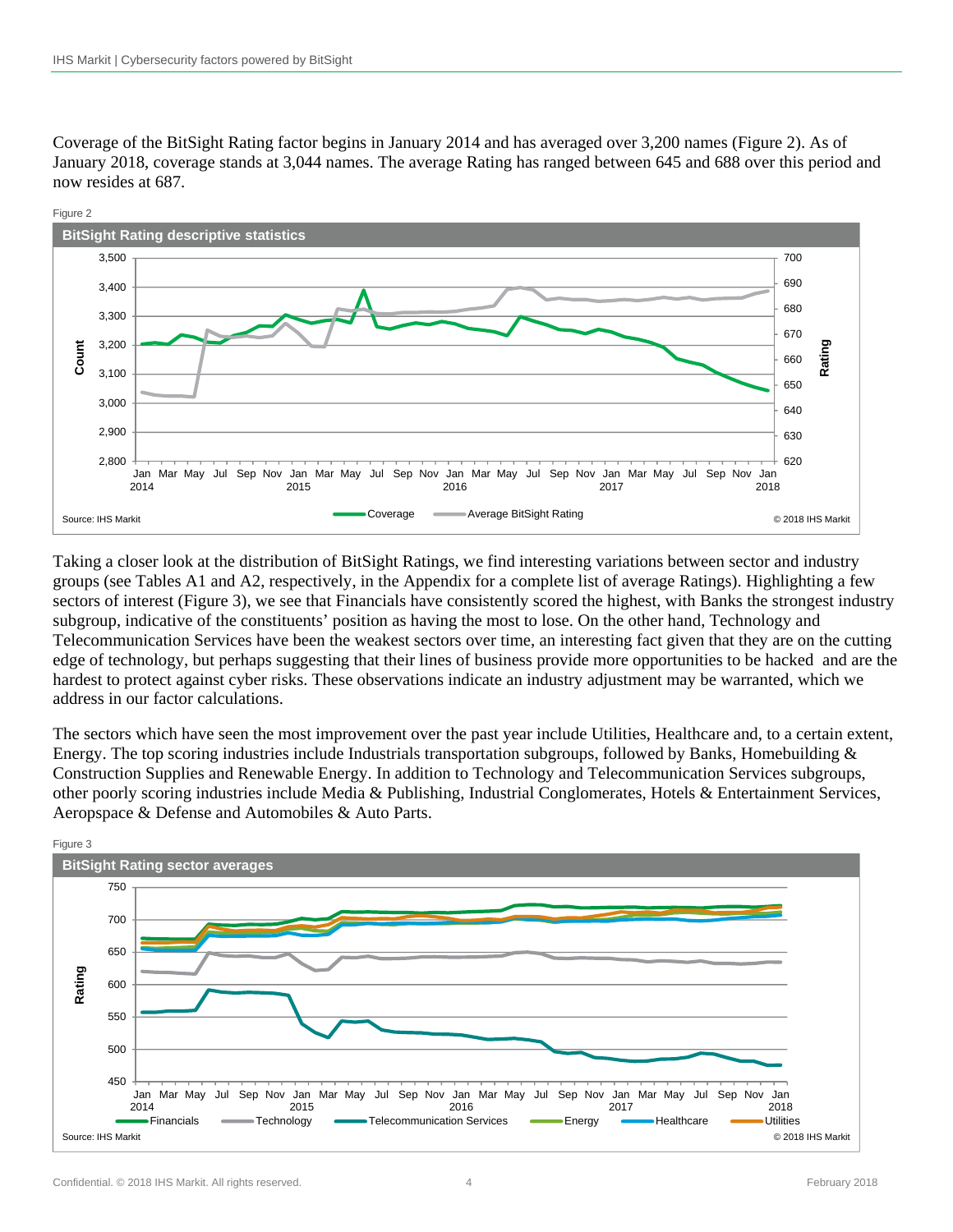Lastly, we evaluate BitSight Ratings across company size, from microcaps (<\$500M) to large caps (15B+). Large caps consistently have lower Ratings, averaging 627 since January 2014. Overall, Ratings tend to move inversely with market cap, indicating higher vulnerabilities as companies grow in size.



# Data breach prediction

We now present results based on the predictability of BitSight Ratings. Two aspects are considered, namely the prediction of breach events and the implication for stock prices. Beginning with breach prediction, we compute the frequency of data breaches based on firms' BitSight Ratings relative to the industry median (Figure 5) for stocks in our investible universe. Based on our independent results, we find that, while breaches are rare overall (see Figure A1 in the Appendix for the number of breaches by quarter), firms with the weakest scores (<-200) are the most likely to experience a data breach (0.77%). The average frequency for the remaining groups registering below the industry median is 0.37% compared with 0.18% in the 0 to 200 range, while no breaches were recorded in the 200+ group. These findings corroborate BitSight's research on the ability of the BitSight Rating to predict data breaches on public and private companies.

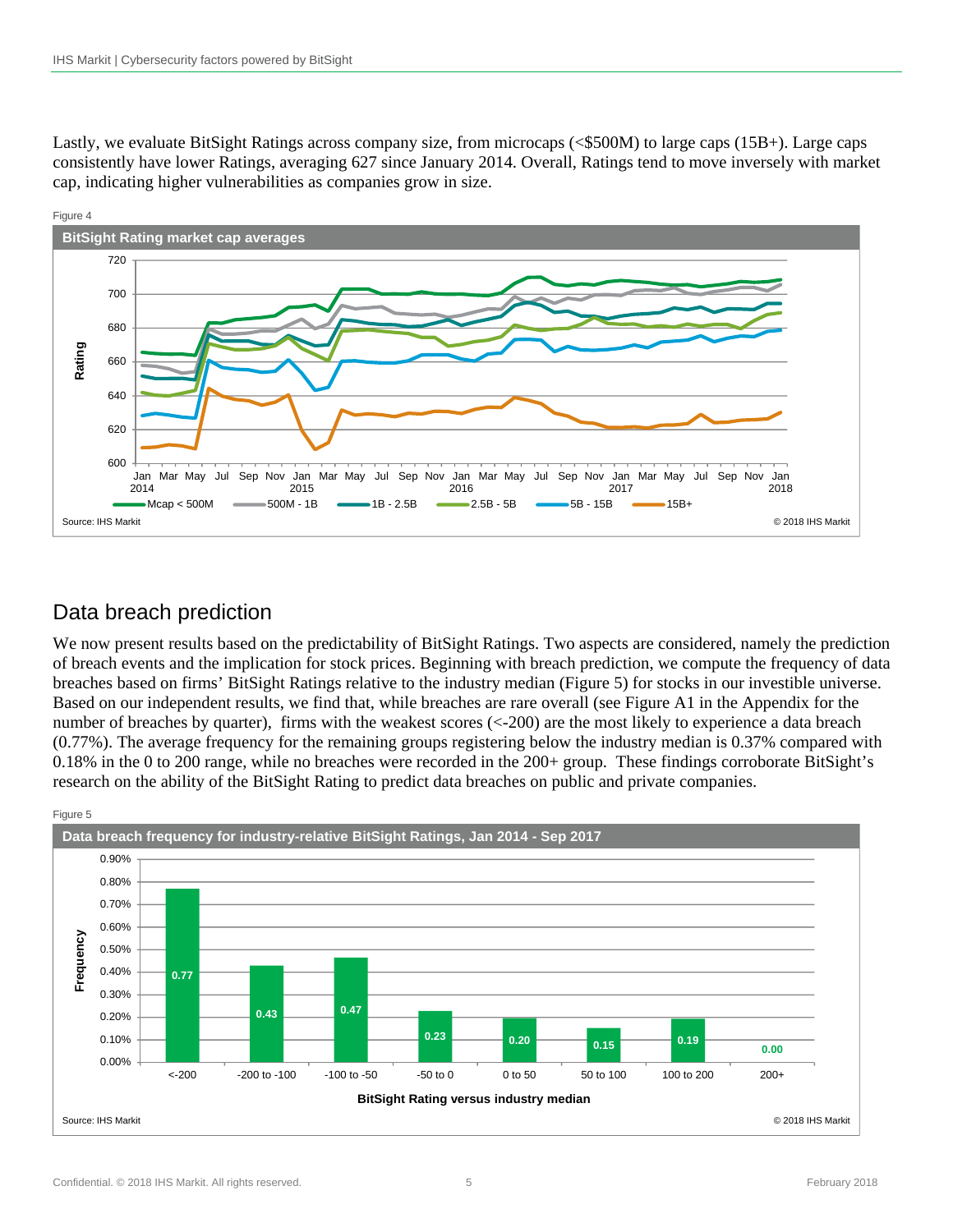Turning to stock price movement around the time of data breaches, we perform an event study of the occurrences that took place during our analysis period. We report average BitSight Ratings and average Rating versus the industry median for the 527 breaches in our universe, along with excess returns over various horizons starting from the day the breach was added to the database (Table 1). Results are broken out by severity level, where 0 severity indicates a breach occurred but 0 records were lost, 1 indicates 1-10 records were lost, 2 indicates between 11 and 100,000 records were lost, and 3 is the most severe, meaning that >100,000 records were affected by the data breach.

In general, we find that excess returns tend to decline over the first 10 days subsequent to a data breach and then revert up after that period. The weakest 10-day excess returns are associated with severity classifications of 2 and 3, with average 10-day excess returns of -0.818% and -0.434%, respectively, while both recover at the 20-day horizon (1.388% and 0.918%, respectively). Conversely, excess returns for the lowest severity breaches remain positive over each horizon.

| Table 1                                      |       |                                   |                         |                                |                                 |                                 |                                 |
|----------------------------------------------|-------|-----------------------------------|-------------------------|--------------------------------|---------------------------------|---------------------------------|---------------------------------|
| Data breach occurrences, Jan 2014 - Sep 2017 |       |                                   |                         |                                |                                 |                                 |                                 |
|                                              |       |                                   | Average distance        |                                |                                 |                                 |                                 |
| <b>Severity</b>                              | Count | <b>Average BitSight</b><br>Rating | from industry<br>median | Average 5-day<br>excess return | Average 10-day<br>excess return | Average 15-day<br>excess return | Average 20-day<br>excess return |
| All                                          | 527   | 630                               | $-64.5$                 | $-0.099%$                      | $-0.442%$                       | $-0.044%$                       | 1.689%                          |
| $\mathbf 0$                                  | 172   | 625                               | $-80.9$                 | 0.136%                         | 0.190%                          | 1.242%                          | 3.746%                          |
|                                              | 37    | 630                               | $-53.1$                 | $-0.221%$                      | $-0.068%$                       | $-0.391%$                       | $-0.284%$                       |
| 2                                            | 286   | 638                               | $-55.7$                 | $-0.294%$                      | $-0.818%$                       | $-0.422%$                       | 1.388%                          |
| 3                                            | 32    | 593                               | $-68.3$                 | $-0.382%$                      | $-0.434%$                       | $-0.324%$                       | 0.918%                          |

Source: IHS Markit © 2018 IHS Markit

Next, we provide several case studies demonstrating application of the BitSight Rating including JPMorgan, Mondelez and Equifax.

### JP Morgan

In late August 2014, it was reported that the FBI was investigating [cyberattacks at JPMorgan Chase](http://money.cnn.com/2014/08/27/investing/jpmorgan-hack-russia-putin/index.html) and six other top banks (Figure 6). The hack was expected to have the potential to delete and manipulate records in customer bank accounts and investor accounts; however, the bank denied that any unusual activity was detected. Yet, JPMorgan did not officially file Form 8-K with the SEC until October  $2<sup>nd</sup>$  2014 updating information regarding the extent of the previously disclosed cyberattack. The form is used to announce material corporate events that shareholders should know about on a more current basis beyond annual Form 10-Ks and quarterly Form 10-Qs. In this case, the company disclosed that user contact information and internal bank information of approximately 76 million households and 7 million small businesses was impacted. BitSight identified the data breach and downgraded its score 24 trading days prior to the company disclosure.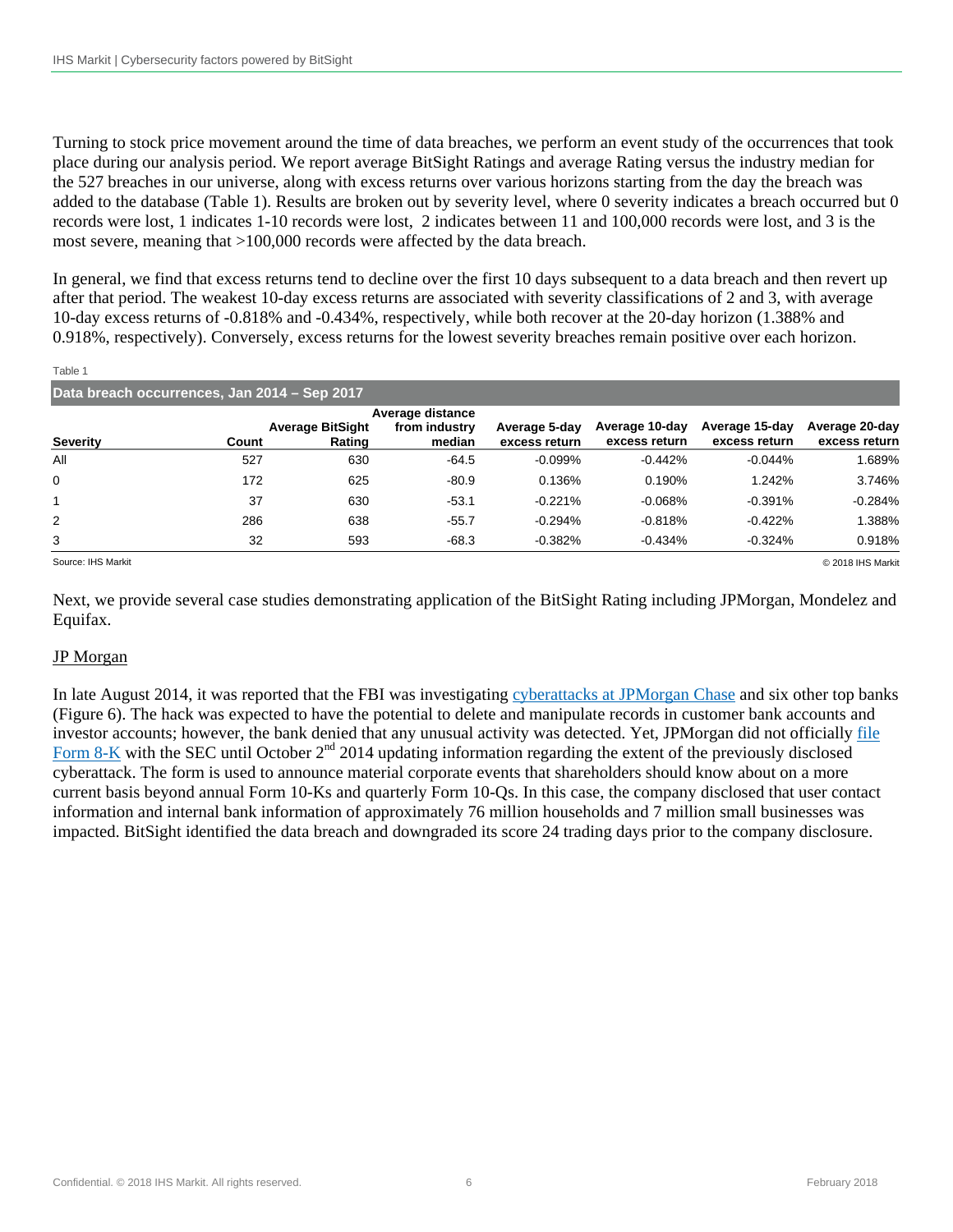

#### Mondelez

Mondelez International, a worldwide manufacturer of snack foods and beverages formerly known as Kraft Foods Inc, was one of several companies impacted by a cyberattack on 27 June 2017, known as [NotPetya.](http://fortune.com/2017/08/02/cyber-worm-attack-corporate-earnings/) Some of the world's biggest companies suffered computer outages affecting corporate earnings due to loss of sales or production. Mondelez announced a 5% drop in quarterly earnings on 2 August, citing shipping and invoice delays caused by the attack. BitSight's Rating reacted to the initial "worm" attack 25 trading days prior to the earnings disappointment.



## **Equifax**

In perhaps one of the most infamous cyberattacks, in mid-May 2017, hackers gained access to the [systems of Equifax](https://securityboulevard.com/2017/09/equifax-rated-f-application-security-breach/), one of three major credit reporting agencies, potentially exposing the personal information, including names, social security numbers, birth dates and driver's license numbers of more than 143 million consumers. However, the breach was not discovered until July 29<sup>th</sup> and the company did not report the incident until September  $7<sup>th</sup>$  (Figure 8). Equifax's BitSight Rating prior to the announcement was almost identical to the industry median. After the announcement, we see two sharp drops in the BitSight Rating as the data breach was first announced, followed by a subsequent announcement that the breach was broader than first indicated. We also include 2 underlying risk factors, Application Security and Patching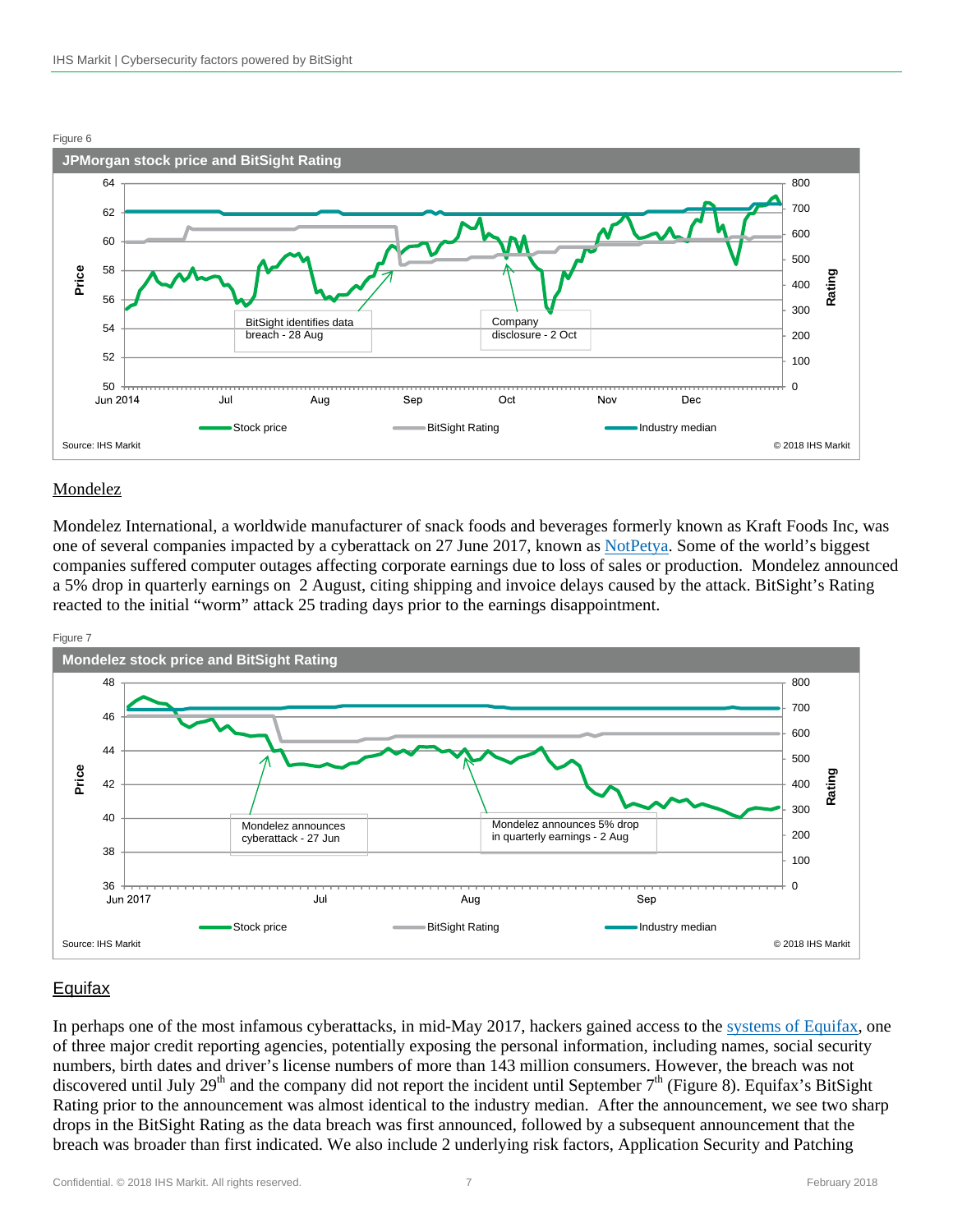Cadence, to highlight that risk associated with securing applications from external hacking was a risk identified prior to the announcement.



# Factor performance and correlation

Next we turn to factor attribution, beginning with analysis of factor performance. We report the spread between top (decile 1) and bottom (decile 10) rated stocks for the key underlying BitSight Rating factor along with Industry Relative BitSight Rating given our previous findings (Table 2). Various holding periods are considered including 1-, 3-, 6- and 12-month horizons from January 2014 through January 2018 on both a cross sectional and sector neutral basis.

| Table 2                                                      |                        |                |                                          |                |  |  |
|--------------------------------------------------------------|------------------------|----------------|------------------------------------------|----------------|--|--|
| Factor decile return spread performance, Jan 2014 - Jan 2018 |                        |                |                                          |                |  |  |
|                                                              | <b>BitSight Rating</b> |                | <b>Industry Relative BitSight Rating</b> |                |  |  |
| <b>Holding period</b>                                        | <b>Cross sectional</b> | Sector neutral | <b>Cross sectional</b>                   | Sector neutral |  |  |
| 1-month                                                      | $-0.09$                | $-0.08$        | $-0.13$                                  | $-0.05$        |  |  |
| 3-month                                                      | $-0.06$                | $-0.24$        | $-0.17$                                  | 0.07           |  |  |
| 6-month                                                      | $-0.43$                | $-0.46$        | $-0.88$                                  | $-0.32$        |  |  |
| 12-month                                                     | $-0.96$                | $-0.22$        | $-0.68$                                  | $-0.33$        |  |  |
|                                                              |                        |                |                                          |                |  |  |

Source: IHS Markit © 2018 IHS Markit

Factor performance for both factors across the various holding periods tended to be inconsistent over time resulting in relatively flat spreads. For 1-month holding periods, the average cross sectional spread was -0.09 (-9 bps) for BitSight Rating, similar in level based on industry relative construction (-0.13), and spreads came in at -0.96 and -0.68, respectively, at the 12-month horizon. As one might expect, while cybersecurity is an important risk to measure, these findings suggest that it is not a standalone driver of stock returns on a cross-sectional basis.

Beyond absolute performance, we also look for diversifying features offered from BitSight Rating relative to other alpha factors. For this perspective, we use factors from our Consolidated Factor library, offering broad representation across styles. Analysis is based on two aspects of factor correlation, including Information Coefficient (IC) correlation for 1 month holding periods and average factor rank correlations (see Table A3 in the Appendix).

The highest BitSight Rating IC correlation is associated with Natural Logarithm of Market Capitalization (0.791), which also has a high rank correlation (0.232), not surprising given our previous attribution results. High IC correlations are also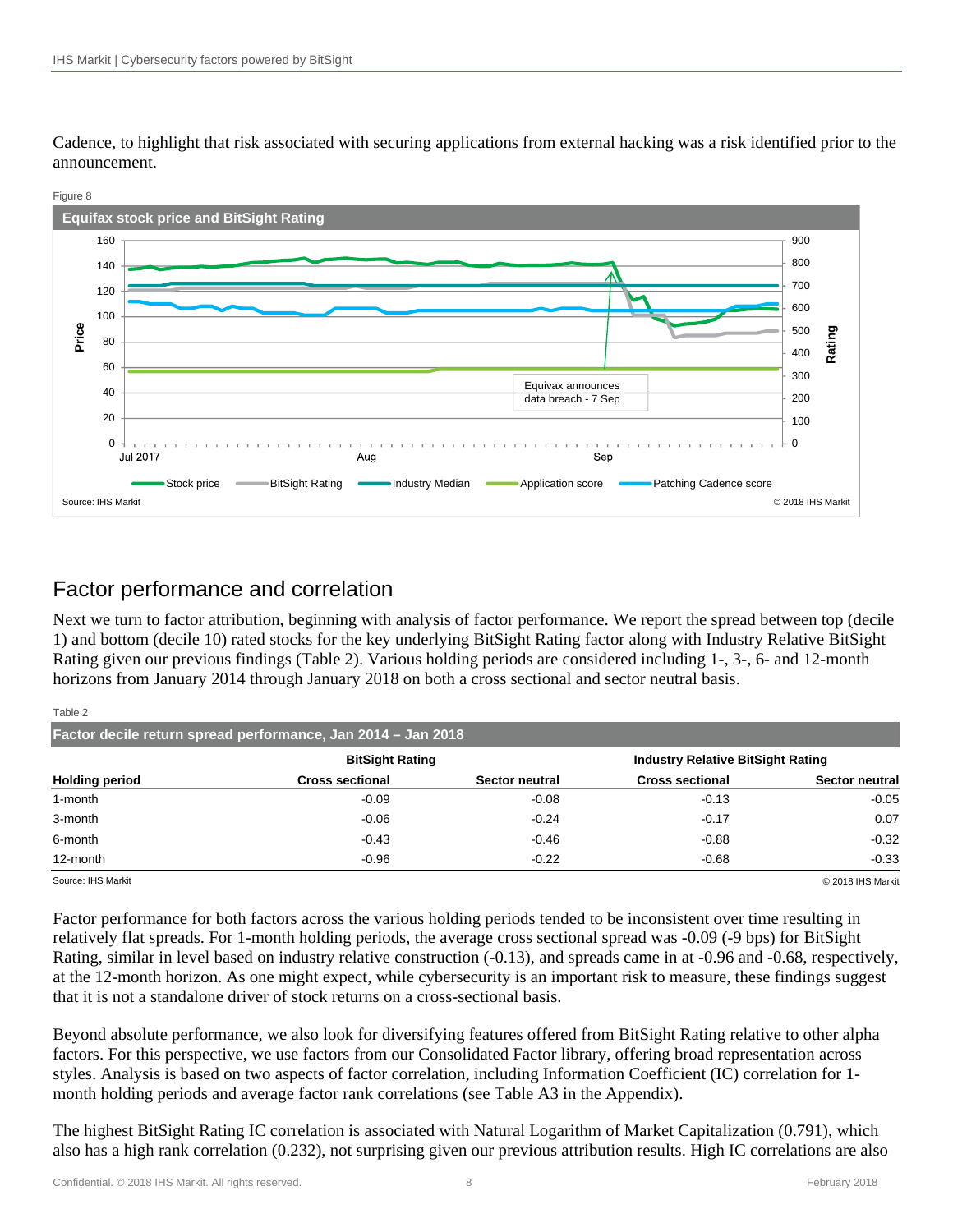realized with Implied Volatility (0.624), Book-to-Market (0.563) and Slope of 3-yr TTM Sales Trend Line (0.526). At the opposite extreme, Total Debt to Total Assets (-0.582), Industry Relative TTM Dividend Yield (-0.426) and Industry Relative Leading 4-QTRs EPS to Price (-0.416) demonstrated the most negative co-movement with BitSight Rating. Other factors of interest with notable rank correlations include 60-Month Beta (0.067) and Demand Supply Ratio (-0.087).

# Factor application

We round out the report with examples of BitSight Rating applications. First, in order to gain alternative insights into portfolio risk exposures, we use BitSight Ratings to evaluate increased probabilities of cyberattacks for the holdings in a typical portfolio. In this case, we use decile rankings of our Value Momentum Analyst II (VMA2) model, a comprehensive multi-factor approach including factors that span value, quality, price and earnings momentum styles. We report average BitSight Ratings and the average distance from the industry median across deciles on 31 January 2018 (Table 3).

For this portfolio application, we find that the highest ranked decile 1 names have a high average BitSight Rating of 697 and an average distance below the industry median of just 9.9. However, the most poorly ranked decile 10 names are further associated with a relatively low average BitSight Rating of 671 and an average distance from the median of 43.4, suggesting that additional attention may need to be paid to this cohort of unfavorably ranked names.

| $\sim$                                              |                                |                                                          |  |  |
|-----------------------------------------------------|--------------------------------|----------------------------------------------------------|--|--|
| VMA2 BitSight Rating exposures, Jan 2014 - Jan 2018 |                                |                                                          |  |  |
| <b>Decile</b>                                       | <b>Average BitSight Rating</b> | Average distance from industry<br>median BitSight Rating |  |  |
|                                                     | 697                            | $-9.9$                                                   |  |  |
| 2                                                   | 689                            | $-15.2$                                                  |  |  |
| 3                                                   | 689                            | $-28.4$                                                  |  |  |
| 4                                                   | 699                            | $-13.8$                                                  |  |  |
| 5                                                   | 686                            | $-25.2$                                                  |  |  |
| 6                                                   | 684                            | $-22.4$                                                  |  |  |
| $\overline{7}$                                      | 665                            | $-33.0$                                                  |  |  |
| 8                                                   | 713                            | $-7.2$                                                   |  |  |
| 9                                                   | 653                            | $-56.3$                                                  |  |  |
| 10                                                  | 671                            | $-43.4$                                                  |  |  |

Table 3

Source: IHS Markit © 2018 IHS Markit

In our second application, we aim to incorporate cybersecurity risk measures into a multifactor stock selection model. We again begin with VMA2 and overlay it with Industry Relative BitSight Rating using a 10% weighting, while assigning the remaining 90% weighting to the base model. We compare performance of the combined model with the stand alone model based on top versus bottom decile return spreads (Table 4) using our Total Cap universe.

While VMA2 has a strong proven track record, the BitSight overlay enhances returns over the analysis period. The average spread for the combined strategy was 1.21% compared with 1.15% for the base model, with a modest reduction in volatility (standard deviation: 3.09 vs 3.19). On a cumulative basis (Figure 9), the addition of Industry Relative BitSight Rating added 5.4 percentage points of return. Benefits were particularly seen from identifying higher risk names, as the overlay methodology posted a deeper average downside for sell-rated (D10) names of -0.72% per month, compared with - 0.62% for VMA2.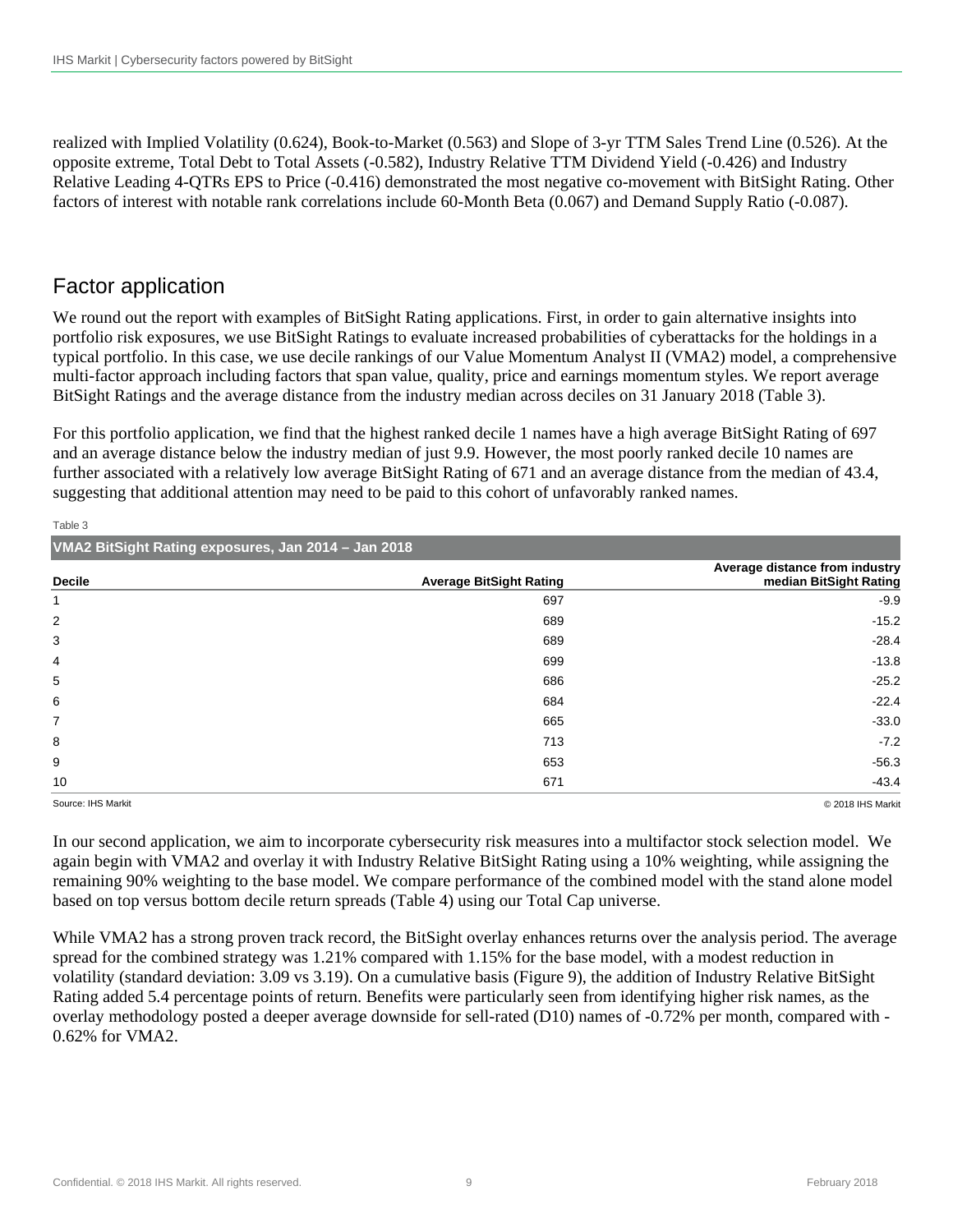#### Table 4

| VMA2 model performance, Jan 2014 - Jan 2018      |               |       |                                    |               |                  |                               |
|--------------------------------------------------|---------------|-------|------------------------------------|---------------|------------------|-------------------------------|
| VMA2 + Industry Relative BitSight Rating<br>VMA2 |               |       |                                    |               |                  |                               |
|                                                  | Decile spread |       | D1 excess return D10 excess return | Decile spread | D1 excess return | D <sub>10</sub> excess return |
| Average                                          | .21%          | 0.49% | $-0.72%$                           | 1.15%         | 0.52%            | $-0.62%$                      |
| Standard deviation                               | 3.09          | 1.20  | 2.12                               | 3.19          | 1.22             | 2.20                          |
| Hit rate                                         | 60%           | 72%   | 36%                                | 62%           | 70%              | 38%                           |
| IR.                                              | 0.39          | 0.41  | $-0.34$                            | 0.36          | 0.43             | $-0.28$                       |

Source: IHS Markit © 2018 IHS Markit



# Conclusion

BitSight offers independent third party monitoring of company cybersecurity risk using a systematic approach to produce a daily Security Rating. Based on this underlying score, we introduce 16 derived factors in addition to 19 factors passed through directly from BitSight. We have mapped the BitSight data across our US Total Cap universe (3,000+ names), allowing the stock-specific data to easily plug into existing processes to assess individual stocks and portfolios with a normalized systematic measure of cybersecurity risk.

BitSight Ratings range from 250 to 900, with a higher rating indicating better security performance, and average between 645 and 688 from January 2014 through January 2018. Financials have consistently scored the highest, with Banks the strongest industry subgroup, while Technology and Telecommunication Services have been the weakest sectors over time. Ratings also tend to move inversely with market cap.

While BitSight Technologies had an independent third party confirm the Ratings predictability of breaches, we conducted our own analysis showing that BitSight Ratings are predictive of data breach events. While breaches are rare overall, firms with the weakest scores relative to the industry median  $\left($  < -200) are the most likely to experience a data breach at a frequency of 0.77%, compared with 0.18% in the 0 to 200 range and no breaches in the 200+ group. Data breach events are also found to typically lead to negative returns relative to the market, particularly in the first 10 days after the event, before subsequently reverting up. We include case studies for JPMorgan, Mondelez and Equifax, where notable breaches were identified prior to public announcements of the financial impact.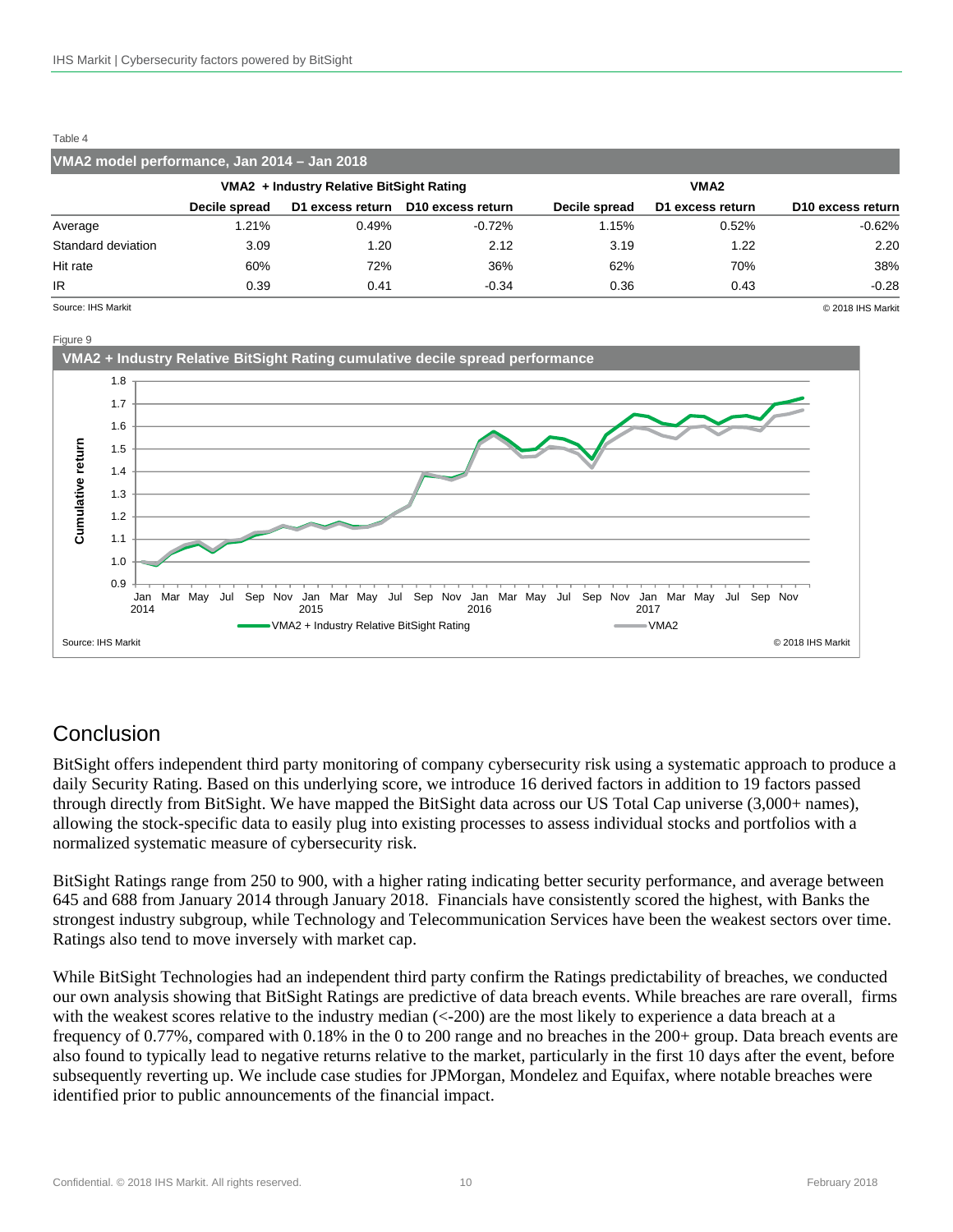In terms of factor performance, BitSight Rating results across various holding periods tended to be inconsistent over time resulting in relatively flat decile spreads. However, the factor offers diversification relative to other alpha factors such as Total Debt to Total Assets, Industry Relative TTM Dividend Yield and Industry Relative Leading 4-QTRs EPS to Price.

Lastly, we demonstrate application of the Ratings in a portfolio setting. Using our proven multi-factor style model, VMA2, we find an average BitSight Rating of 697 for buy-rated (D1) names, compared with 671 for sell-rated (D10) names, highlighting an additional source of potential risk exposure. A methodology of overlaying Industry Relative BitSight Ratings with the base model also resulted in 5.4 percentage points of additional return for cumulative spreads over the analysis period, particularly from identifying sell-rated names with weaker average returns.

# Appendix

## **Cybersecurity factor suite**

### **BitSight factors**

- BitSight Rating calculated using a proprietary algorithm that analyzes and classifies externally observable data, with scores ranging from 250 to 900, where higher ratings indicate more effective company implementation of good security practices
- Botnet Risk a unified network of machines that are performing coordinated actions based on instructions received from the malware's creators
- Malware Server Risk a machine hosting a website that injects malicious code into a visitor's browser, often resulting in the installation of new malware on that visitor's computer
- Potentially Exploited Software Risk a machine running a potentially unwanted application which leaves the system vulnerable to adware, spyware, and remote access tools
- Spam Propagation Risk machines compromised with malware that causes them to send large volumes of unwanted email
- Unexpected Communications Risk any host that is observed trying to contact a service on another host that is not expected or supported
- Domain Keys Identified Mail (DKIM) Risk a protocol designed to prevent unauthorized servers from sending email on behalf of a company's domain
- Sender Policy Framework (SPF) Risk a DNS (Domain Name System) record identifying which mail servers are permitted to send email on behalf of a domain, preventing spammers from sending emails with forged "From:" addresses
- TLS/SSL Configuration records indicating that servers have properly configured security protocol libraries and support strong encryption standards when making encrypted connections to other machines
- TLS/SSL Certificates records verifying the authenticity of your company servers to your associates, clients, and guests, and which serve as the basis for establishing cryptographic trust
- DNSSEC Records a protocol that uses public key encryption to authenticate DNS servers
- Open Ports ports that are exposed to the public internet, which are evaluated to determine whether or not unnecessary access points exist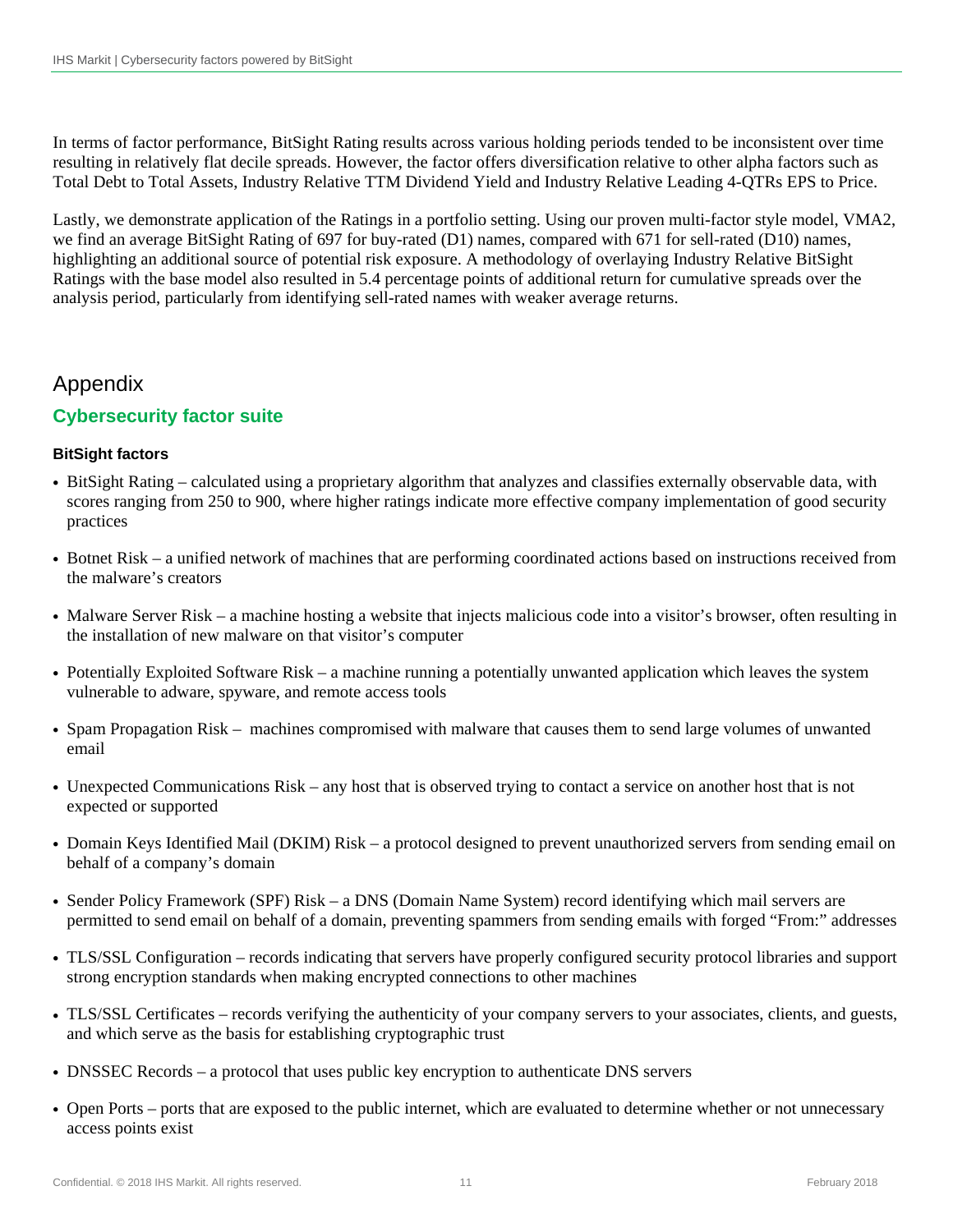- Application Security HTTP header configurations that inform how to receive and respond to web requests in a manner that prevents malicious behavior such as man-in-the-middle and cross-site scripting attacks
- User Behavior examines activities that may introduce malicious software onto a corporate network, for example, by downloading a compromised file
- Patching Cadence the speed at which a company resolves publicly disclosed vulnerabilities, which are bugs in software or device firmware that can be used to gain unauthorized access to systems and data
- Insecure Systems shows which endpoints inside an organization are communicating with an unintended destination. The software in these endpoints have been tampered with or misconfigured, and end up communicating with a remote server that, if captured, may allow attackers to inject code, breach the organization, or extract sensitive data.
- Desktop Software desktop software are laptops, servers, and other non-tablet, non-phone computers in a company's network which access the internet. If there are unsupported desktop software in an organization's network, there is a greater risk of system failure (vendor devices are not being maintained), disruption of business continuity, and attackers may be able to use unpatched vulnerabilities to gain system access.
- Mobile Software mobile software are smartphones and tablets in a company's network which access the internet. If there are unsupported mobile software in an organization's network, there is a greater risk of system failure (vendor devices are not being maintained), disruption of business continuity, and attackers may be able to use unpatched vulnerabilities to gain system access.
- Server Software this risk type can be used to create a rich picture about the software used by an organization. It helps track security holes created by server software that is no longer supported by its original developers or has become outof-date (deprecated).

### **Research Signals derived factors**

- 1-Week Change in BitSight Rating change in BitSight Rating over the past 1 week
- 1-Month Change in BitSight Rating change in BitSight Rating over the past 1 month
- 3-Month Change in BitSight Rating change in BitSight Rating over the past 3 Months
- 12-Week Volatility in BitSight Rating standard deviation of the BitSight Rating over the past 12 weeks
- BitSight Rating 8-week Z-score z-score of the BitSight Rating over the past 8 weeks, calculated as the current rating of a company minus the average rating for the past 8 weeks, divided by the standard deviation over the past 8 weeks (if standard deviation is 0, the z-score is 0)
- BitSight Rating 12-week Z-score z-score of the BitSight Rating over the past 12 weeks, calculated as the current rating of a company minus the average rating for the past 12 weeks, divided by the standard deviation over the past 12 weeks (if standard deviation is 0, the z-score is 0)
- BitSight Rating 26-week Z-score z-score of the BitSight Rating over the past 26 weeks, calculated as the current rating of a company minus the average rating for the past 26 weeks, divided by the standard deviation over the past 26 weeks (if standard deviation is 0, the z-score is 0)
- BitSight Rating 52-week Z-score z-score of the BitSight Rating over the past 52 weeks, calculated as the current rating of a company minus the average rating for the past 52 weeks, divided by the standard deviation over the past 52 weeks (if standard deviation is 0, the z-score is 0)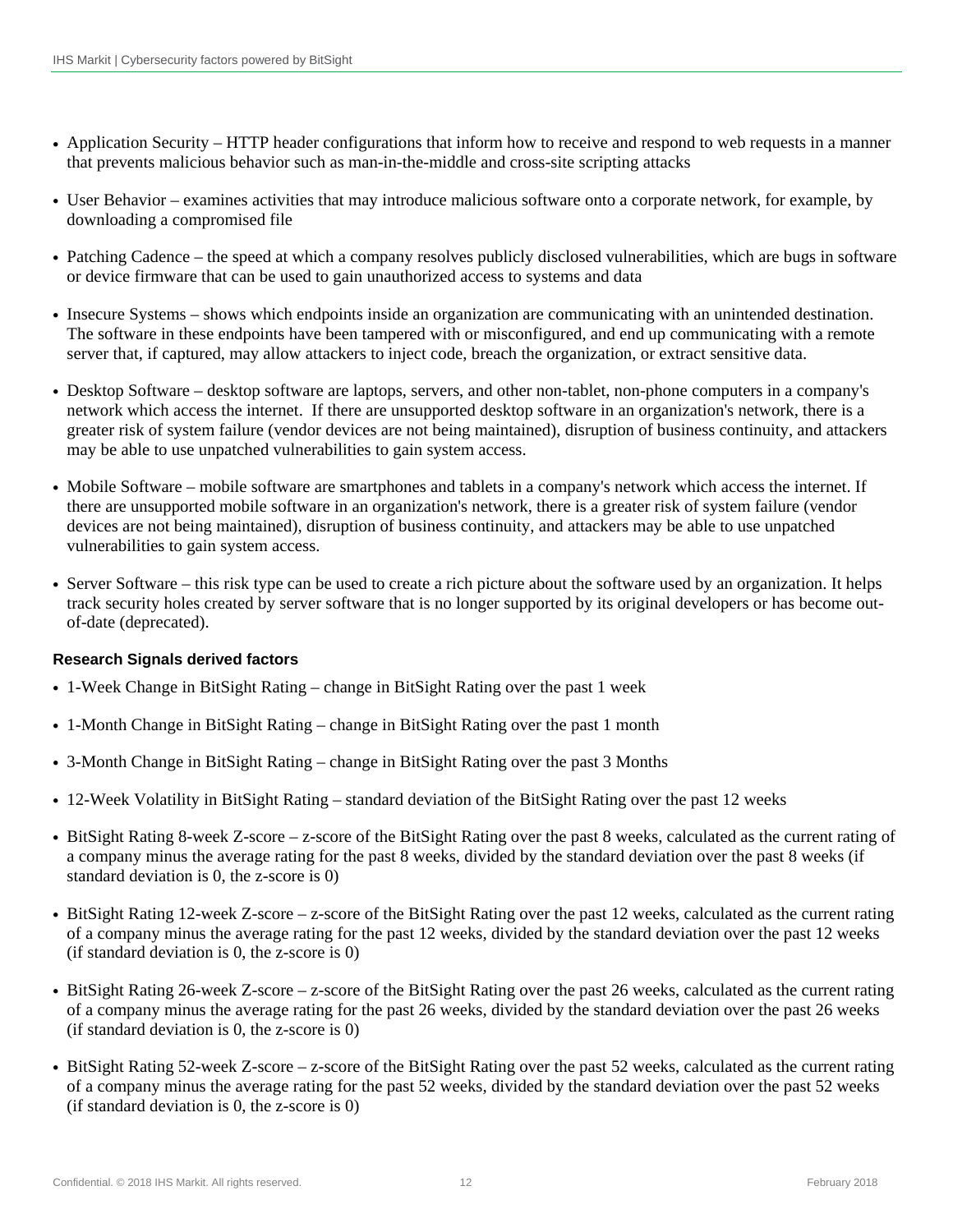- Distance from Industry Median BitSight Rating difference between the company's current BitSight Rating and the median BitSight Rating for the industry
- Industry Relative BitSight Rating difference between the company's current BitSight Rating and the average BitSight Rating for the industry, scaled by the standard deviation of the industry's BitSight Ratings
- Distance from Sector Median BitSight Rating difference between the company's current BitSight Rating and the median BitSight Rating for the sector
- Sector-Relative BitSight Rating difference between the company's current BitSight Rating and the average BitSight Rating for the sector, scaled by the standard deviation of the sector's BitSight Ratings
- Compromised Systems Score score penalizing companies with poor observed compromised systems risk. It is calculated as the minimum of the risk scores in the diligence category, which includes Botnet Risk, Malware Server Risk, Potentially Exploited Software Risk, Spam Propagation Risk, and Unexpected Communications Risk.
- Diligence Score score penalizing companies with poor observed cybersecurity diligence. It is calculated as the minimum of the risk scores in the diligence category, which includes Sender Policy Framework (SPF) Risk , Domain Keys Identified Mail (DKIM) Risk, TLS/SSL Certificates, TSL/SSL Configuration, Open Ports, Application Security, and Patching Cadence.
- Data Breach Impact score penalizing companies with data breaches within the past 1 year. More recent and severe data breaches have greater negative impact on this score.
- Data Breach Relevance score penalizing companies with data breaches within the past 1 year. More recent data breaches have greater impact on this score.

## **Tables and figures**

| Table A1                                     |                       |  |  |  |
|----------------------------------------------|-----------------------|--|--|--|
| Average BitSight Rating, Jan 2014 - Jan 2018 |                       |  |  |  |
| <b>Sector</b>                                | <b>Average Rating</b> |  |  |  |
| <b>Basic Materials</b>                       | 679                   |  |  |  |
| <b>Cyclical Goods &amp; Services</b>         | 659                   |  |  |  |
| Energy                                       | 693                   |  |  |  |
| Financials                                   | 708                   |  |  |  |
| Healthcare                                   | 689                   |  |  |  |
| Industrials                                  | 670                   |  |  |  |
| Non-Cyclical Goods & Services                | 679                   |  |  |  |
| Not Defined                                  | 719                   |  |  |  |
| Technology                                   | 638                   |  |  |  |
| <b>Telecommunication Services</b>            | 523                   |  |  |  |

Source: IHS Markit © 2018 IHS Markit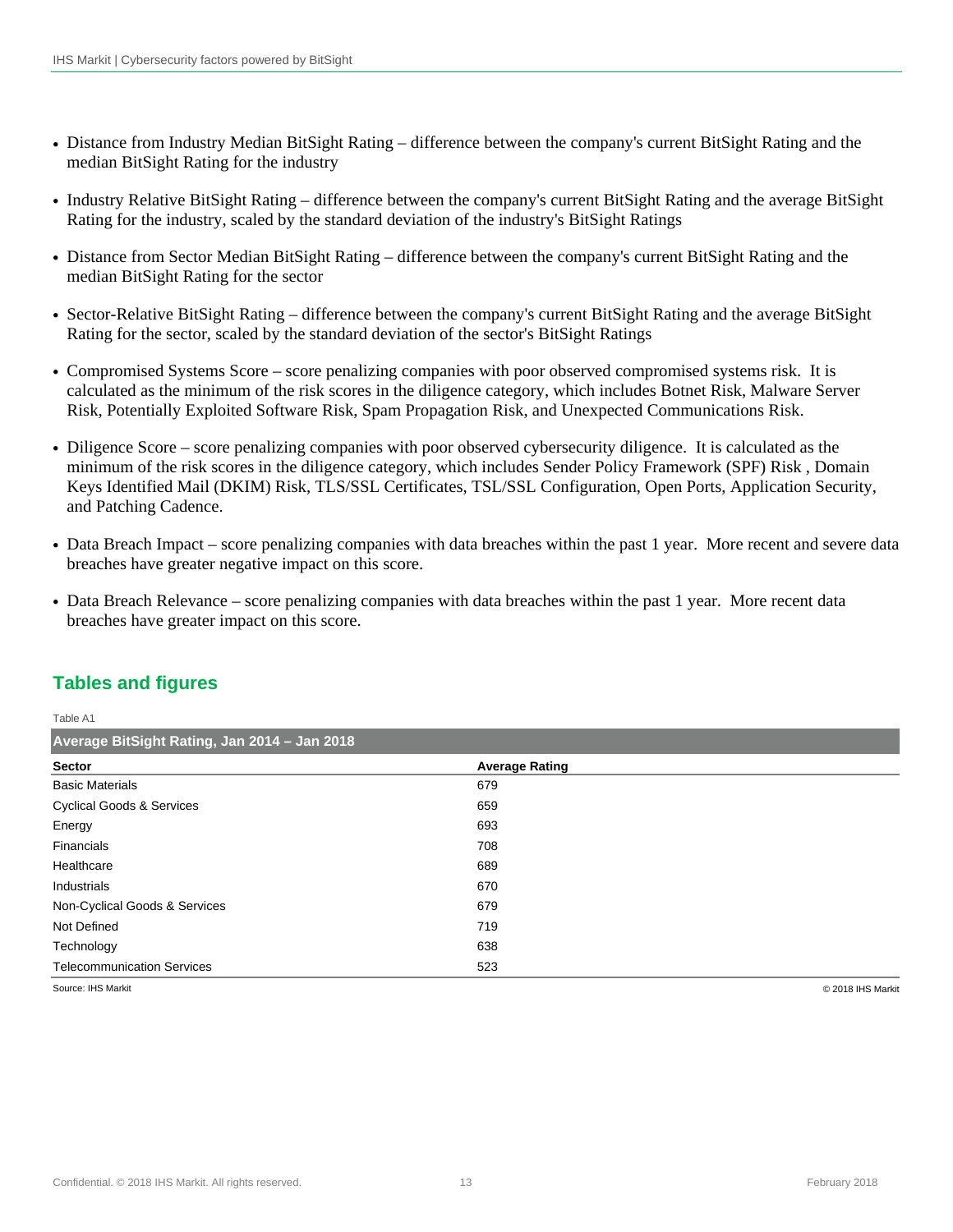#### Table A2

#### **Average BitSight Rating, Jan 2014 – Jan 2018**

| Industry group                                 | <b>Average Rating</b> | Industry group                            | <b>Average Rating</b> |
|------------------------------------------------|-----------------------|-------------------------------------------|-----------------------|
| <b>Basic Materials</b>                         |                       | Industrials                               |                       |
| <b>Containers &amp; Packaging</b>              | 665                   | <b>Industrial Conglomerates</b>           | 633                   |
| Paper & Forest Products                        | 677                   | Aerospace & Defense                       | 654                   |
| Chemicals                                      | 678                   | Industrial Machinery & Equipment          | 662                   |
| <b>Construction Materials</b>                  | 689                   | <b>Commercial Services &amp; Supplies</b> | 674                   |
| Metal & Mining                                 | 682                   | Construction, Engineering & Materials     | 681                   |
| <b>Cyclical Goods &amp; Services</b>           |                       | Diversified Trading & Distributing        | 696                   |
| Automobiles & Auto Parts                       | 655                   | Air Freight & Courier Services            | 667                   |
| Homebuilding & Construction Supplies           | 720                   | <b>Airline Services</b>                   | 680                   |
| Homebuilding & Household Goods                 | 682                   | Freight & Logistics Services              | 727                   |
| <b>Textiles &amp; Apparel</b>                  | 696                   | <b>Marine Services</b>                    | 693                   |
| <b>Hotels &amp; Entertainment Services</b>     | 643                   | <b>Passenger Transportation Services</b>  | 780                   |
| Media & Publishing                             | 626                   | Rails & Roads Transportation              | 666                   |
| Retailers                                      | 675                   | Non-Cyclical Goods & Services             |                       |
| Energy                                         |                       | Beverages                                 | 683                   |
| Coal                                           | 702                   | Food & Tobacco                            | 678                   |
| <b>Energy Related Equipment &amp; Services</b> | 680                   | Food & Drug Retailing                     | 698                   |
| Oil & Gas                                      | 698                   | Personal & Household Products & Services  | 668                   |
| Renewable Energy                               | 715                   | Technology                                |                       |
| Financials                                     |                       |                                           |                       |
| <b>Banks</b>                                   | 722                   | Software & IT Services                    | 647                   |
| <b>Financial Services - Diversified</b>        | 685                   | <b>Communications Equipment</b>           | 593                   |
| <b>Holding Companies</b>                       | 719                   | <b>Computers &amp; Office Equipment</b>   | 621                   |
| Insurance                                      | 703                   | Computers, Phones & Household Electronics | 676                   |
| Collective Investments                         | 696                   | Semiconductors                            | 638                   |
| <b>Real Estate</b>                             | 684                   | <b>Telecommunications Services</b>        |                       |
| Real Estate Operations                         | 700                   | <b>Telecommunications Services</b>        | 523                   |
| Healthcare                                     |                       | Utilities                                 |                       |
| Biotechnology & Medical Research               | 663                   | <b>Electric Utilities</b>                 | 694                   |
| Biotechnology & Pharmaceuticals                | 700                   | <b>Gas Utilities</b>                      | 707                   |
| <b>Healthcare Equipment &amp; Supplies</b>     | 674                   | Utilities - Multiline                     | 693                   |
| <b>Healthcare Providers &amp; Services</b>     | 668                   | Utilities - Water & Others                | 713                   |
| Source: IHS Markit                             |                       |                                           | C 2018 IHS Markit     |



Figure A1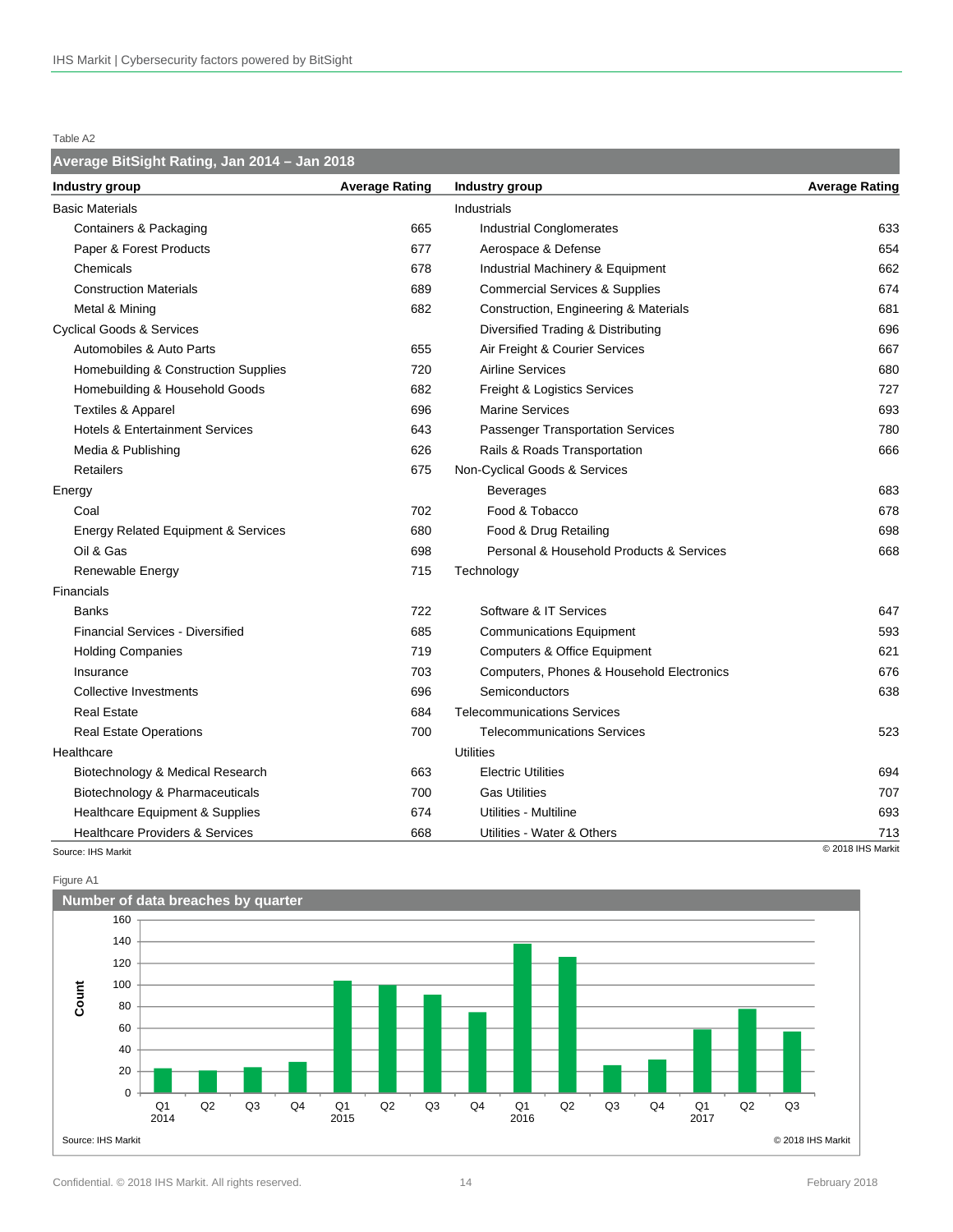Table A3

| BitSight Rating correlations, Jan 2014 - Jan 2018  |                        |                                 |
|----------------------------------------------------|------------------------|---------------------------------|
| Factor                                             | 1-month IC correlation | <b>Average Rank Correlation</b> |
| Natural Logarithm of Market Capitalization         | 0.791                  | 0.232                           |
| <b>Implied Volatility</b>                          | 0.624                  | 0.168                           |
| Book-to-Market                                     | 0.563                  | 0.113                           |
| Slope of 3-yr TTM Sales Trend Line                 | 0.526                  | 0.076                           |
| <b>Asset Quality Index</b>                         | 0.494                  | 0.026                           |
| 2-Year Ahead EPS Growth                            | 0.320                  | $-0.008$                        |
| <b>Working Capital Accruals</b>                    | 0.258                  | 0.003                           |
| Average Monthly Trading Volume-to-Market Cap       | 0.223                  | 0.065                           |
| 4-Quarter Sales Acceleration                       | 0.156                  | $-0.007$                        |
| Put/Call Ratio                                     | 0.140                  | 0.015                           |
| <b>Fixed Assets Turnover Ratio</b>                 | 0.121                  | $-0.024$                        |
| TTM Free Cash Flow-to-Enterprise Value             | 0.105                  | $-0.056$                        |
| 5-day Industry Relative Return                     | 0.082                  | 0.005                           |
| Change in Accruals to Assets                       | 0.044                  | $-0.006$                        |
| Altman Z Score                                     | $-0.029$               | $-0.054$                        |
| <b>Real Earnings Surprise</b>                      | $-0.041$               | $-0.011$                        |
| Forward 12-M EPS-to-Enterprise Value               | $-0.043$               | $-0.066$                        |
| <b>TTM EBITDA-to-Enterprise Value</b>              | $-0.062$               | $-0.061$                        |
| <b>Inventory Turnover Ratio</b>                    | $-0.093$               | $-0.046$                        |
| Rational Decay Alpha                               | $-0.104$               | $-0.005$                        |
| Net Operating Asset Turnover                       | $-0.135$               | $-0.120$                        |
| 3-M Revision in FY2 EPS Forecasts                  | $-0.142$               | 0.007                           |
| Implied Loan Rate                                  | $-0.156$               | $-0.070$                        |
| Change in TTM Sales vs. Accounts Receivable        | $-0.180$               | 0.014                           |
| 1-yr Growth in TTM Free Cash Flow                  | $-0.184$               | $-0.067$                        |
| <b>Operating Leverage</b>                          | $-0.212$               | $-0.013$                        |
| Change in TTM COGS vs. Inventory Level             | $-0.217$               | $-0.077$                        |
| 60-Month Beta                                      | $-0.224$               | 0.067                           |
| Demand Supply Ratio                                | $-0.229$               | $-0.087$                        |
| 24-Month Value at Risk                             | $-0.257$               | $-0.045$                        |
| <b>Reinvestment Rate</b>                           | $-0.327$               | $-0.082$                        |
| Industry-adjusted 12-month Relative Price Strength | $-0.341$               | $-0.038$                        |
| Net External Financing                             | $-0.408$               | $-0.102$                        |
| Industry Relative Leading 4-QTRs EPS to Price      | $-0.416$               | $-0.099$                        |
| <b>Industry Relative TTM Dividend Yield</b>        | $-0.426$               | $-0.055$                        |
| <b>Total Debt to Total Assets</b>                  | $-0.582$               | $-0.131$                        |
| Source: IHS Markit                                 |                        | C 2018 IHS Markit               |

# References

Corbet, Shaen and Constantin Gurdgiev (2017). "What the Hack: Systematic Risk Contagion from Cyber Events". Working paper.

Rosati, Pierangelo, Mark Cummins, Peter Deeney, Fabian Gogolin, Lisa van der Werff and Theo Lynn (2017). "The effect of data breach announcements beyond the stock price: Empirical evidence on market activity". Internatinal Review of Financial Analysis, Volume 49, Januaary 2017, pages 146-154.